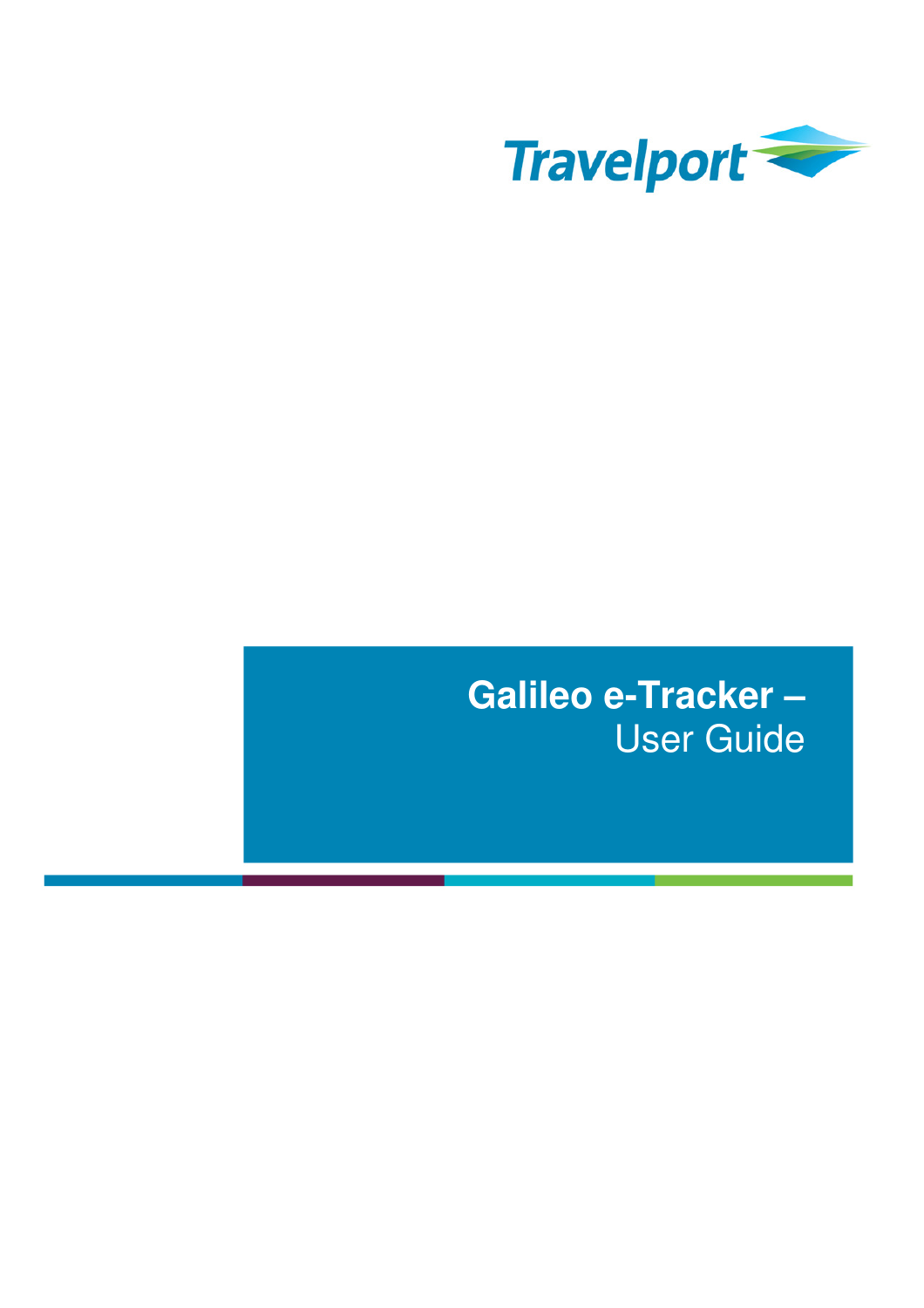

Galileo and the Globe Device are registered trademarks of Galileo International in the United States and other countries. Other trademarks used are trademarks of the respective third party owners.

For additional copies of this User Guide, please contact your Galileo account executive.

Galileo Number GN 745/4.0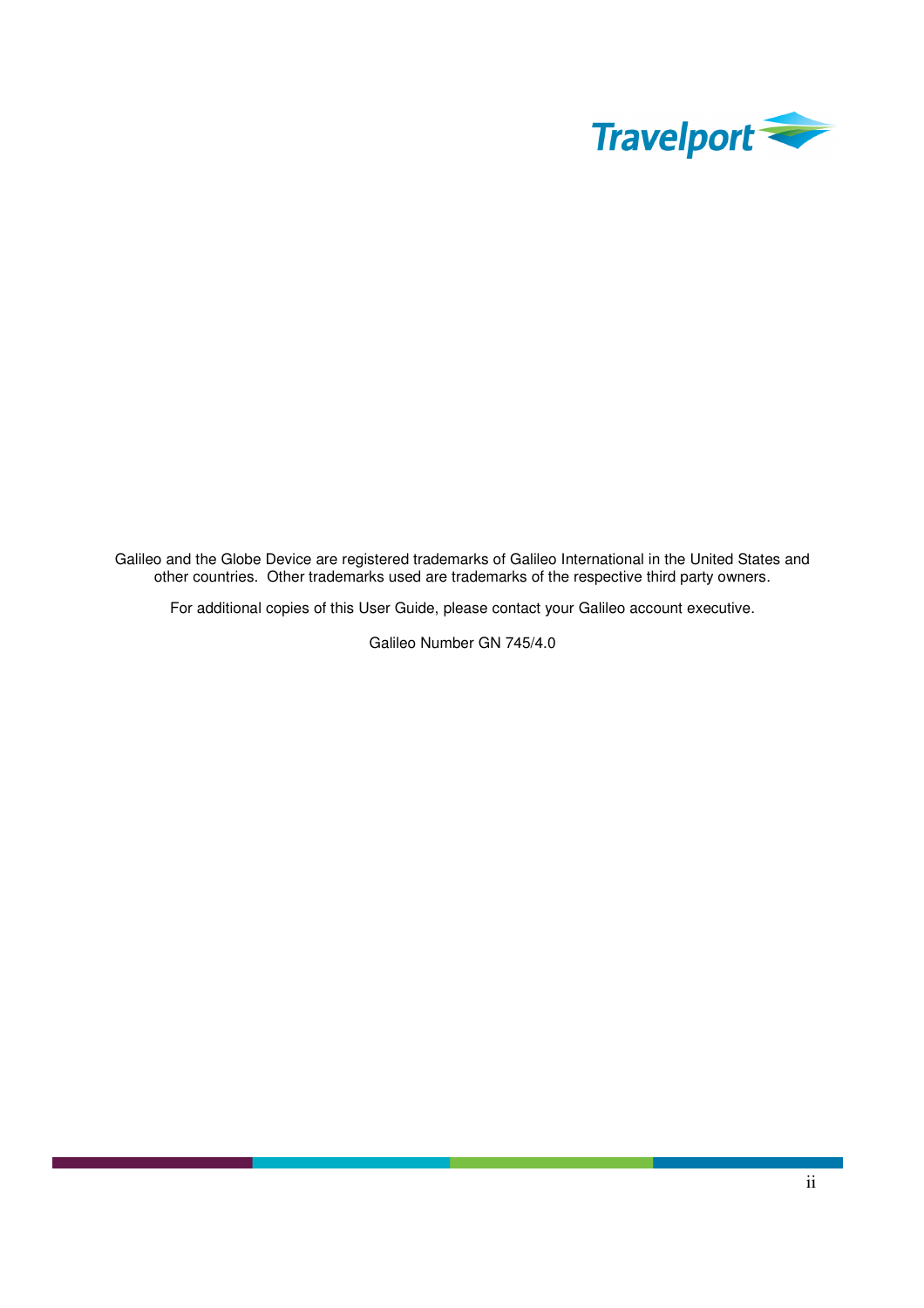

# **Table of Contents**

| <b>Electronic Ticket</b> |  |
|--------------------------|--|
|                          |  |
|                          |  |
|                          |  |
|                          |  |
|                          |  |
|                          |  |
|                          |  |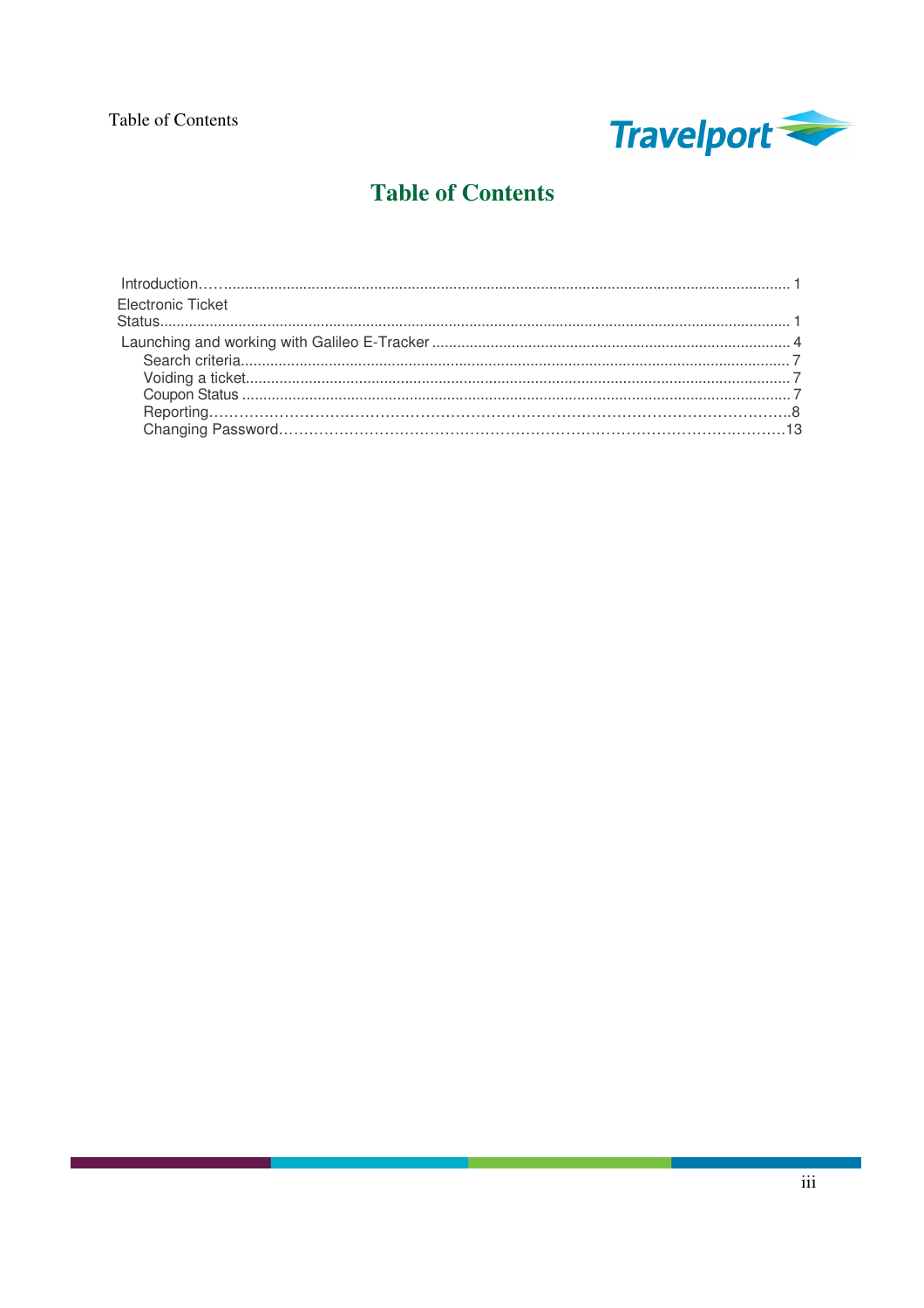# **Introduction**

It is estimated that 4% of all air segments ticketed in the Galileo system remain unused after the date of travel. The passenger may request a refund on the ticketed segment or exchange it for future travel. In addition, you are able to track and manage unused segments using the Galileo system and your back-office system.

The coupon status indicates whether or not the segment has been used. This data is stored in the airline system and not in the Galileo system. It can be retrieved using a  $*TE$  entry in Focalpoint, but the process of tracking unused segments is complicated and slow because different systems hold the necessary data.

Galileo E-Tracker gives you the ability to record and check all electronic tickets issued on the Galileo system. The current status of tickets may be displayed using extensive search and sort capabilities.

Large reports of up to 5000 coupons may be generated. You may void a ticket if required, and also produce a report in different formats such as XML and CSV. These can be imported into a variety of applications.

Galileo E-Tracker is accessed in a browser environment, and a toolbar button provides easy access from Focalpoint, Viewpoint or Galileo Desktop.

**Note:** Galileo E-Tracker is also available with Focalpoint Net.

# **Electronic Ticket Status Codes**

The table on the opposite page indicates the possible actions that may be performed on an e-ticket where the status is OPEN, ARPT or UNVL. No actions can be taken on an e-ticket with any other status.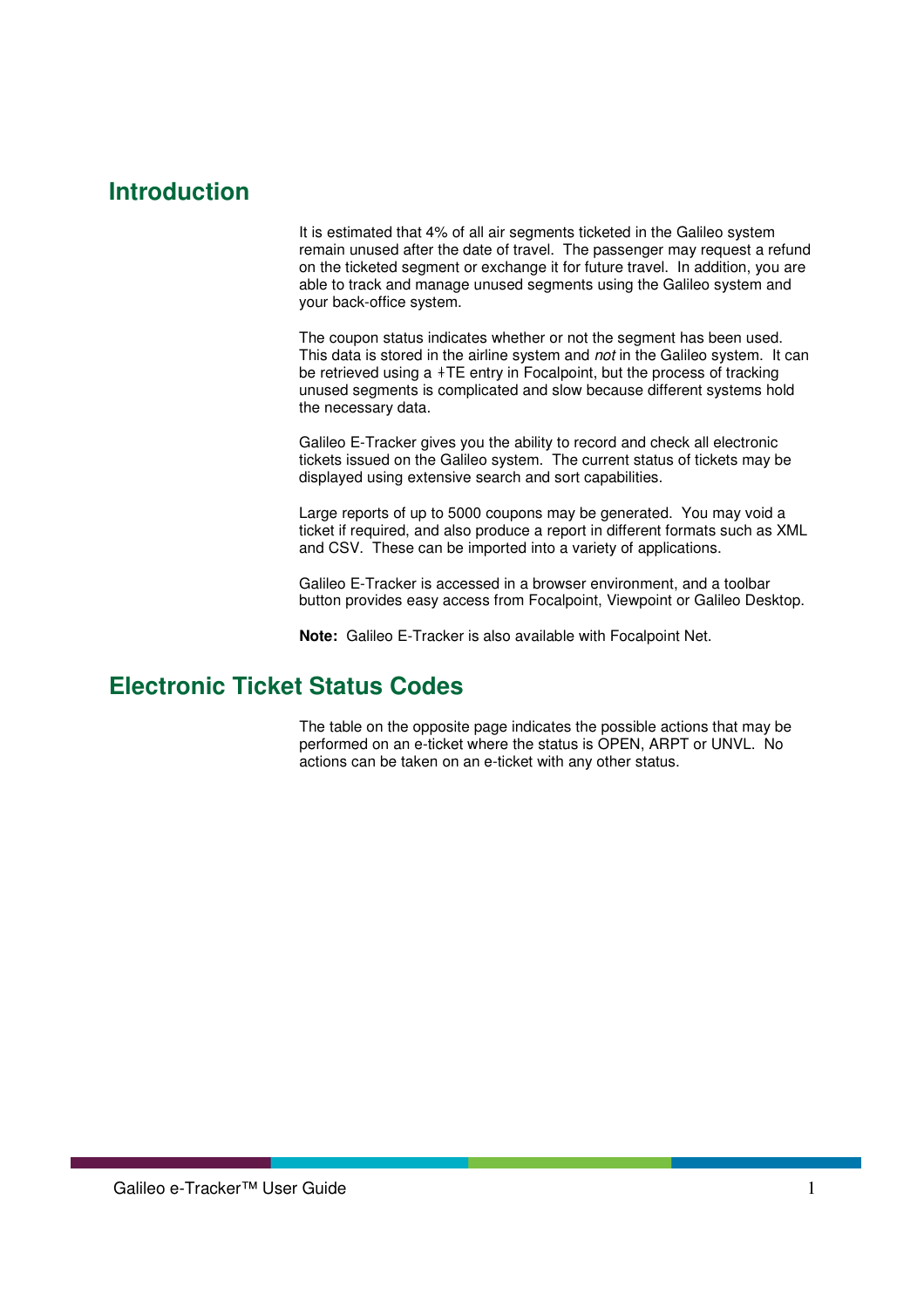

| E-Ticket Record<br>Status: | Exchange:    | Refund: | Void: | Definition:                                                                                                                                                                                                                                                                 |
|----------------------------|--------------|---------|-------|-----------------------------------------------------------------------------------------------------------------------------------------------------------------------------------------------------------------------------------------------------------------------------|
| <b>OPEN</b>                | Υ            | Y       | Y     | The ET flight coupon is eligible for all<br>coupon status updates                                                                                                                                                                                                           |
| <b>ARPT</b>                | Y            | Y       | Y     | The operating carrier has secured the ET<br>coupon prior to the scheduled departure                                                                                                                                                                                         |
| <b>UNVL</b>                | Y            | N       | N     | Indicates that the validating carrier has<br>determined that the coupon is no longer<br>available for use as ticketed. The coupon<br>may only be exchanged.                                                                                                                 |
| <b>CKIN</b>                | N            | N       | N     | The passenger has made his presence<br>known to the operating carrier                                                                                                                                                                                                       |
| <b>LFTD</b>                | N            | N       | N     | The passenger has boarded the aircraft                                                                                                                                                                                                                                      |
| <b>SUSP</b>                | N            | N       | N     | The validating carrier has restricted the<br>use of the ET flight coupon                                                                                                                                                                                                    |
| <b>IREG</b>                |              |         |       | The operating carrier's control is being<br>extended beyond the normal 48 hour<br>period provided for under Airport Control,<br>Check In or Lifted/Boarded                                                                                                                  |
| <b>EXCH</b>                | N            | N       | N     | The value of the ET coupon has been<br>used as payment for a new transaction                                                                                                                                                                                                |
| <b>FLWN</b><br><b>USED</b> | N            | N       | N     | The journey associated with the ET flight<br>coupon has been completed                                                                                                                                                                                                      |
| <b>RFND</b>                | N            | N       | N     | The unused value of the ET flight coupon<br>has been returned/remitted to the<br>passenger                                                                                                                                                                                  |
| <b>VOID</b>                | N            | N       | N     | Cancellation of the entire electronic sale.<br>Void is only applicable when all coupons<br>have a status of O (open for use). A void<br>request is only valid for an original sale<br>transaction or a new ticket issued as a<br>result of an exchange/reissue transaction. |
| <b>CLSD</b>                | N            | N       | N     | The validating carrier has determined that<br>the coupon is not available for use                                                                                                                                                                                           |
| <b>REMV</b>                | $\mathsf{N}$ | N       | N     | The validating carrier has removed e-<br>ticketing data from their system when the<br>ticket has been fully used.                                                                                                                                                           |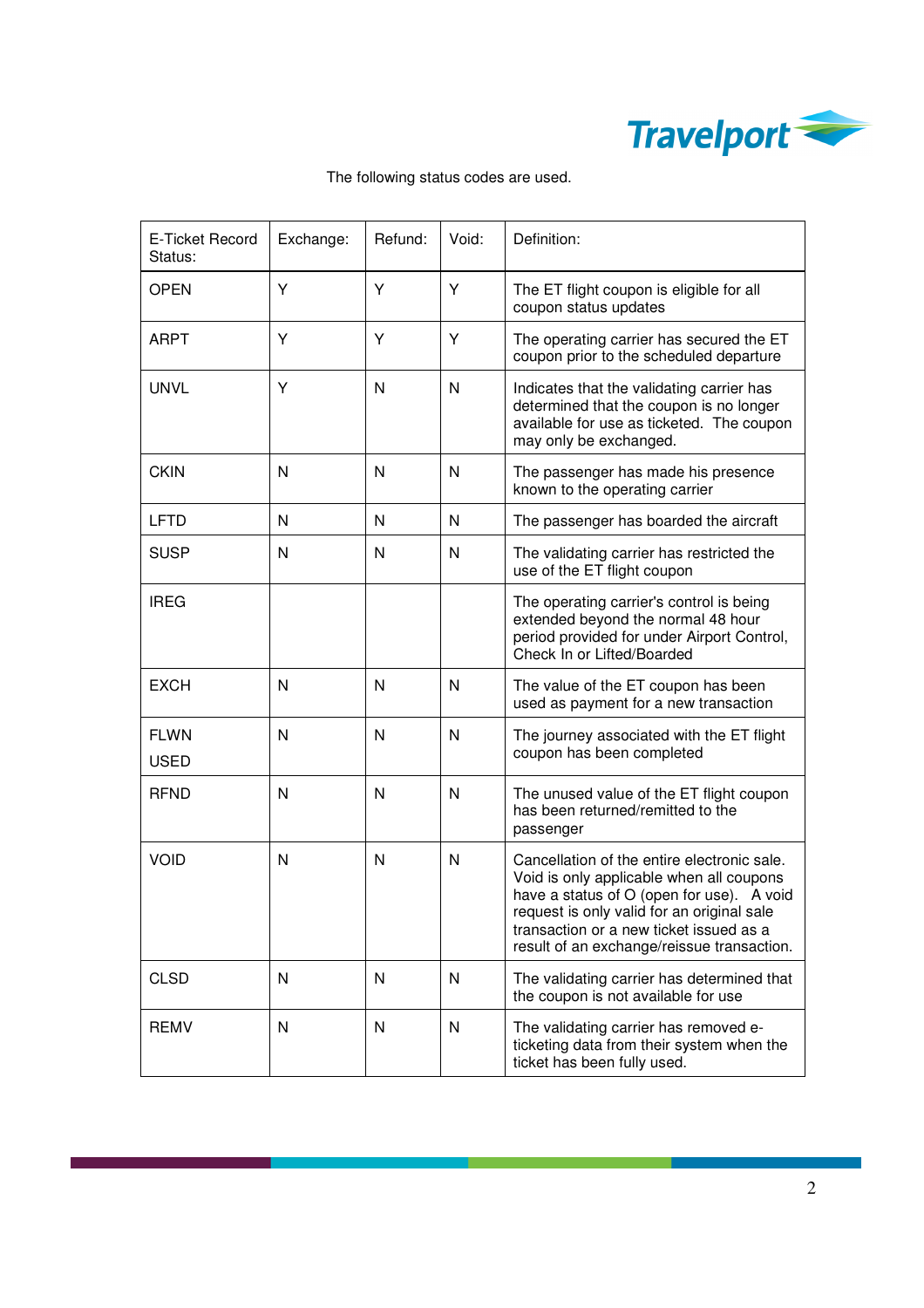

# **Launching and Working with Galileo E-Tracker**

Galileo E-Tracker is a web-based solution and may be accessed using the following URL.

https://etracker.galileo.com

Screen response:



**Note:** Your username and password will be supplied by your Galileo account manager.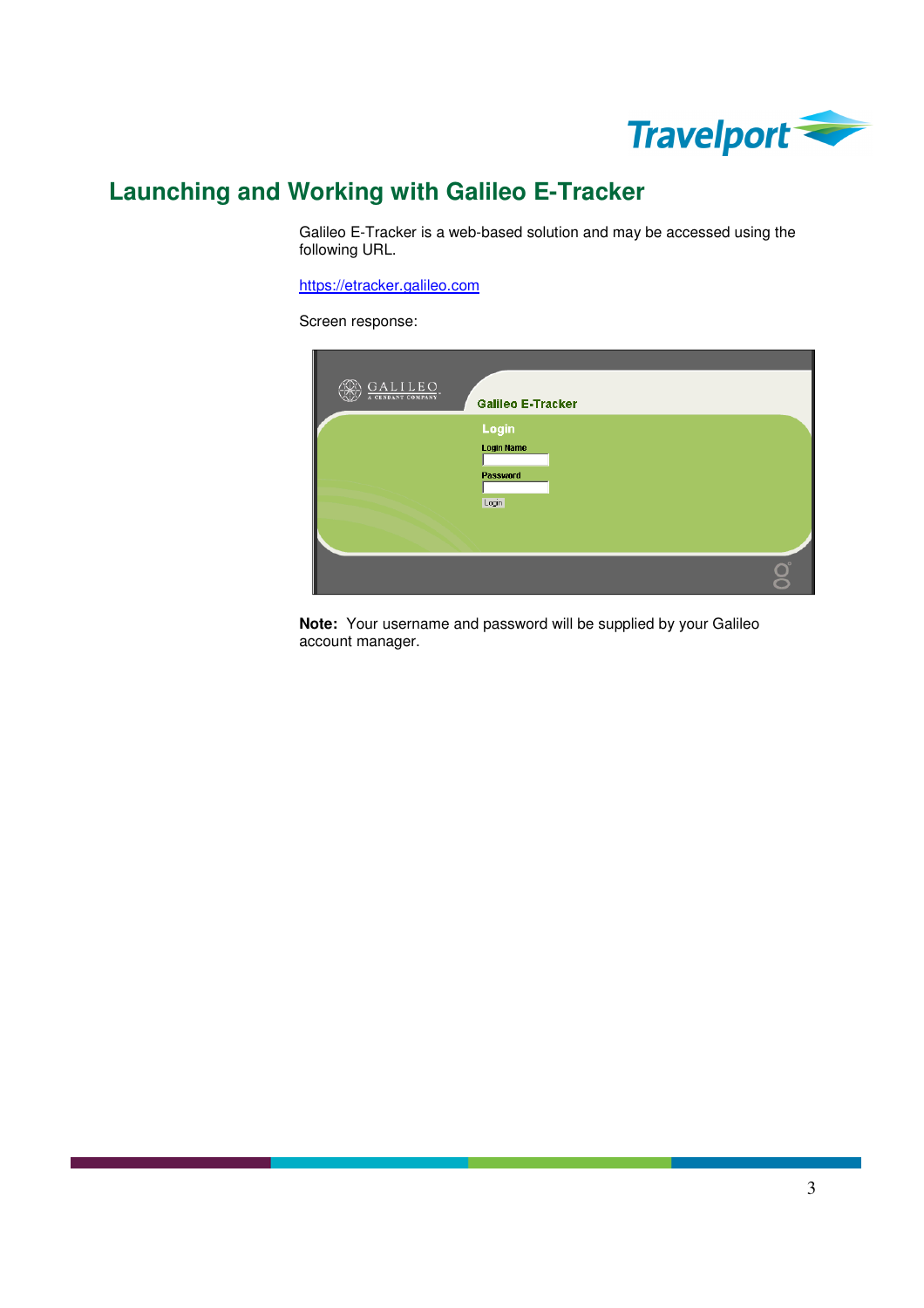

Screen response:

|                                                             | <sup>2</sup> Galileo Electronic Ticket Tracker - English - Microsoft Internet Explorer | $  E $ X                                          |
|-------------------------------------------------------------|----------------------------------------------------------------------------------------|---------------------------------------------------|
| File Edit View Favorites Tools Help                         |                                                                                        | Æ                                                 |
|                                                             | G Back ▼ ⊙ ▼ R 2 3 1 C Search ☆ Favorites ● Media ② 2 ▼ 2 回 ▼ D %                      |                                                   |
| Address bttp://copyetracker.galileo.com/etracker/Controller |                                                                                        | $\rightarrow$ Go<br>Links <sup>»</sup><br>$\vert$ |
| GALILEO                                                     |                                                                                        | Logout                                            |
| <b>eTracker</b>                                             |                                                                                        |                                                   |
| Criteria<br>Report<br>Options                               |                                                                                        |                                                   |
| Please specify the criteria below                           |                                                                                        |                                                   |
| Coupon status                                               | $\overline{ }$                                                                         |                                                   |
| Airline code                                                |                                                                                        |                                                   |
| <b>Travel Date</b>                                          | 15/01/2006                                                                             |                                                   |
|                                                             | 16/01/2006                                                                             |                                                   |
| Ticket number                                               |                                                                                        |                                                   |
| Record locator                                              |                                                                                        |                                                   |
| Passenger surname                                           |                                                                                        |                                                   |
| Origin airport code                                         |                                                                                        |                                                   |
| Destination airport code                                    |                                                                                        |                                                   |
|                                                             |                                                                                        |                                                   |
|                                                             |                                                                                        |                                                   |
| <b>Search</b>                                               | <b>Reset</b>                                                                           |                                                   |
|                                                             |                                                                                        | Powered by Galileo (CO GALILEO.                   |
|                                                             |                                                                                        | $\overline{\phantom{a}}$                          |

**Note:** The screen may be pre-populated with previously used search criteria.

### **Search Criteria**

The following search qualifiers are available:

- Coupon status
- Airline code
- Travel date range
- Ticket number
- Record locator
- Passenger name
- Origin airport code
- Destination airport code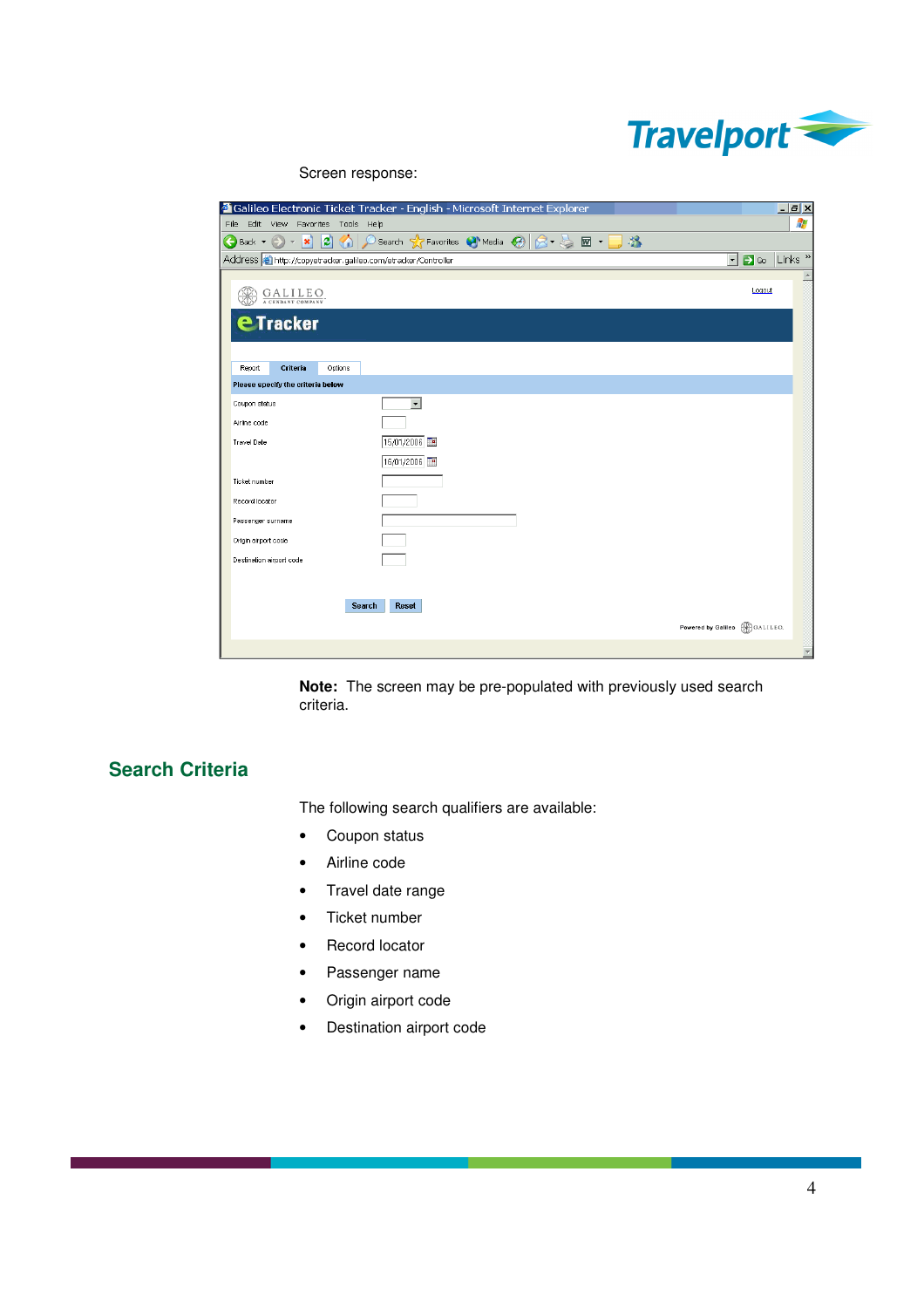#### Screen display:

| $\underbrace{G\,A\,L\,I\,L\,E\,O}_{\text{\tiny{\texttt{A\,C\,ENDANT\,COMPANY}}}}.$ | Logout                        |
|------------------------------------------------------------------------------------|-------------------------------|
| <b>eTracker</b>                                                                    |                               |
|                                                                                    |                               |
| <b>Options</b><br>Report<br>Criteria                                               |                               |
| <b>Pseudo City Codes</b>                                                           |                               |
| $@$ 51QD                                                                           |                               |
| <b>Report file format</b>                                                          |                               |
| $\bigcirc$ XML<br>$\bullet$ csv                                                    |                               |
| Lines per page                                                                     |                               |
| 20                                                                                 |                               |
|                                                                                    | Powered by Galileo (Calilleo) |

The options tab allows you to specify the following:

- The pseudo city code that you wish to search
- XML or CSV format for an e-ticket report
- The number of lines displayed on a page

Completed screen example, featuring a specified date range:

| <b>eTracker</b>                   |                          |  |
|-----------------------------------|--------------------------|--|
| Criteria<br>Report                | Options                  |  |
| Please specify the criteria below |                          |  |
| Coupon status                     | $\overline{\phantom{a}}$ |  |
| Airline code                      |                          |  |
| Travel Date                       | 15/03/2006               |  |
|                                   | 16/03/2006               |  |
| Ticket number                     |                          |  |
| Record locator                    |                          |  |
| Passenger surname                 |                          |  |
| Origin airport code               |                          |  |
| Destination airport code          |                          |  |
|                                   |                          |  |
|                                   |                          |  |

**Note:** Applicable travel dates may be selected from the calendar or entered manually using the format DD/MM/YYYY, e.g. 01/09/2005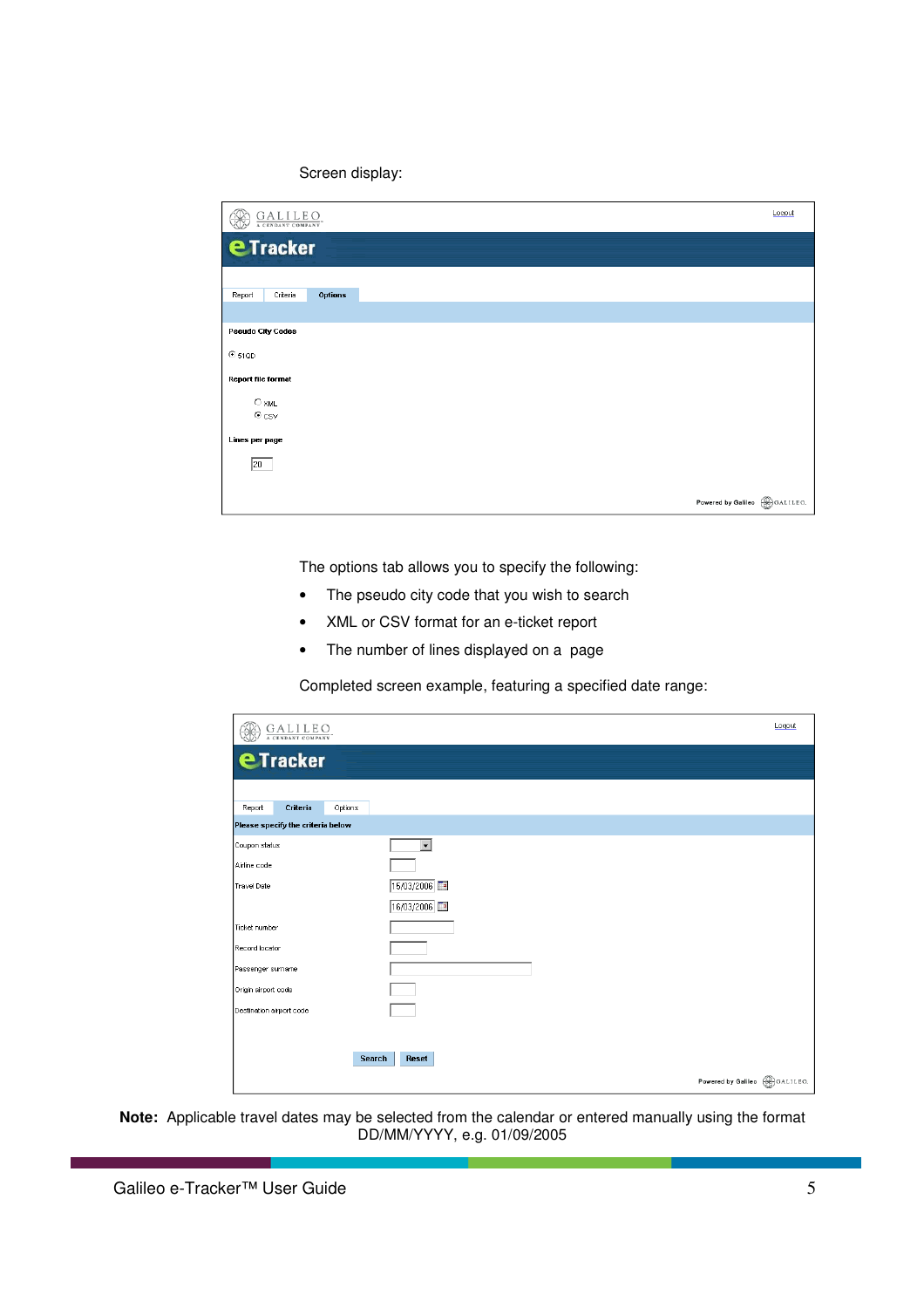#### Sample screen response:

|                        |                         |                      |             |                    |                   |                 |         |     | Logout                       |
|------------------------|-------------------------|----------------------|-------------|--------------------|-------------------|-----------------|---------|-----|------------------------------|
|                        | <b>e</b> Tracker        |                      |             |                    |                   |                 |         |     |                              |
| Report                 | Criteria<br>Options     |                      |             |                    |                   |                 |         |     | 른<br>e                       |
| Number of records: 115 |                         |                      |             |                    |                   |                 |         |     | $\bigcirc$ $\bigcirc$<br>1/6 |
| Locator                | Name                    | <b>Ticket Number</b> | Status      | <b>Travel Date</b> | Departure Airport | Arrival Airport | Airline | PCC | Issued                       |
| RDZXWG                 | ECKHARDT/DEBRAMR        | 7242272936037        | <b>OPEN</b> | 15-MAR-06          | JNB               | ZRH             | LX.     | 0AD | 10-FEB-06                    |
|                        |                         |                      | <b>OPEN</b> | 16-MAR-06          | ZRH               | GVA             | LX.     | 0AD | 10-FEB-06                    |
| RDZXWG                 | ECKHARDT/HARTMUT        | 7242272936035        | <b>OPEN</b> | 15-MAR-06          | JNB               | ZRH             | LX.     | 0AD | 10-FEB-06                    |
|                        |                         |                      | <b>OPEN</b> | 16-MAR-06          | ZRH               | GVA             | LX.     | 0AD | 10-FEB-06                    |
| KMC6BM                 | MAHARAJ/VIKASHMR        | 0832272981196        | <b>ARPT</b> | 15-MAR-06          | CPT               | DUR             | SA      | 0AD | 16-FEB-06                    |
| LFSPWO                 | VOSLOO/ANGELAMS         | 0832272981378        | EXCH        | 15-MAR-06          | <b>JNB</b>        | DUR             | SA      | 0AD | 22-FEB-06                    |
| <b>LGGGOM</b>          | <b>VENTER/FRANCINAM</b> | 0832272981379        | EXCH        | 15-MAR-06          | <b>JNB</b>        | DUR             | SA      | 0AD | 22-FEB-06                    |
| LGQCKI                 | DEVAR/CHANTALMS         | 0832272981380        | EXCH        | 15-MAR-06          | JNB               | <b>DUR</b>      | SA      | 0AD | 22-FEB-06                    |
| LG3P1C                 | <b>VERMEULEM/CELEST</b> | 0832272981381        | EXCH        | 15-MAR-06          | JNB               | <b>DUR</b>      | SA      | 0AD | 22-FEB-06                    |
| KRNX2K                 | <b>ROBERTSON/LYNNMS</b> | 0832272981382        | EXCH        | 15-MAR-06          | JNB               | DUR             | SA      | 0AD | 22-FEB-06                    |
| LFZW6Y                 | <b>LUDICK/TRACYMS</b>   | 0832272981383        | EXCH        | 15-MAR-06          | <b>JNB</b>        | DUR             | SA      | 0AD | 22-FEB-06                    |
| <b>VZKFRK</b>          | KAJEE/MOHAMEDMR         | 0832273032525        | <b>ARPT</b> | 16-MAR-06          | DUR               | CPT             | SA      | 0AD | 27-FEB-06                    |
| MF2LQ2                 | NAIDU/VIVEGABOOS        | 0832273032579        | <b>ARPT</b> | 15-MAR-06          | DUR               | CPT             | SA      | 0AD | 28-FEB-06                    |
| M30WG6                 | MKHONZA/MDUDNZIM        | 1252273084424        | EXCH        | 15-MAR-06          | DUR               | <b>JNB</b>      | BA      | 0AD | 03-MAR-06                    |

#### **Points to note:**

- The grey bar indicates that 115 records are displayed. Use the scrolling function on the right-hand side of the display or amend the selected dates to reduce the screen output.
- Click the appropriate icon at the top-right of the screen to print the report or save it to an Excel spreadsheet.
- Ticket numbers are displayed in date order in which they were issued.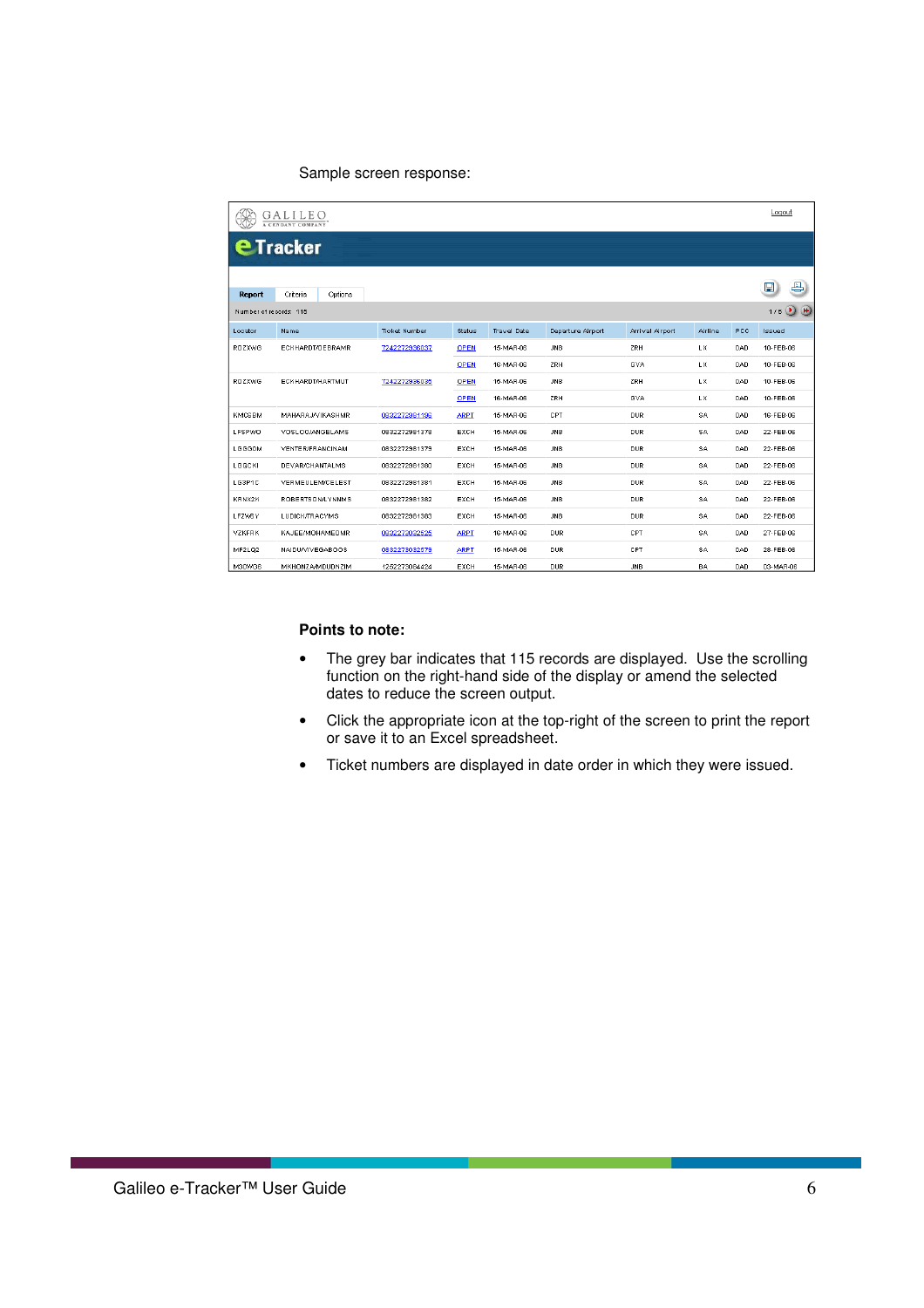### **Voiding a Ticket**

Take the following steps to void a ticket:

1. Click on the ticket number link to void the ticket if required.

Example response:

| $\underbrace{GALILED}_{\scriptscriptstyle{\text{{\bf A} CENDANT COMPANY}}}.$ | Logout                           |
|------------------------------------------------------------------------------|----------------------------------|
| <b>eTracker</b>                                                              |                                  |
| <b>Void Ticket</b>                                                           |                                  |
| Ticket number 125 8350299499<br>Passenger name CURRAN/GMR                    |                                  |
| Void<br>Cancel                                                               |                                  |
|                                                                              | Powered by Galileo (SC) GALILEO. |

**Note:** Tickets may only be voided within the usual BSP reporting period.

2. Click Void to void the ticket or Cancel to abort the void process.

Example void response:

| $\underbrace{G\,A\,L\,I\,L\,E\,O}_{\text{a central}}.$ | Logout                           |
|--------------------------------------------------------|----------------------------------|
| <b>eTracker</b>                                        |                                  |
| <b>Void Ticket</b>                                     |                                  |
| <b>TICKET SUCCESSFULLY VOIDED</b>                      |                                  |
| <b>Ticket number</b><br>1259900276234                  |                                  |
| Passenger surname Test/Julie                           |                                  |
| Okay                                                   |                                  |
|                                                        | Powered by Galileo (CO) GALILEO. |

### **Coupon Status**

Reports generated by Galileo E-Tracker are built from the status of vendor coupons stored in a centrally managed private database. This enables reports to be generated much more quickly than if Galileo E-Tracker had to access vendor links directly. The database is automatically refreshed on a daily basis so that report data is always up to date.

**Note:** If you wish to retrieve a coupon status directly from the vendor, click on the coupon status link and the report will be updated within a few seconds.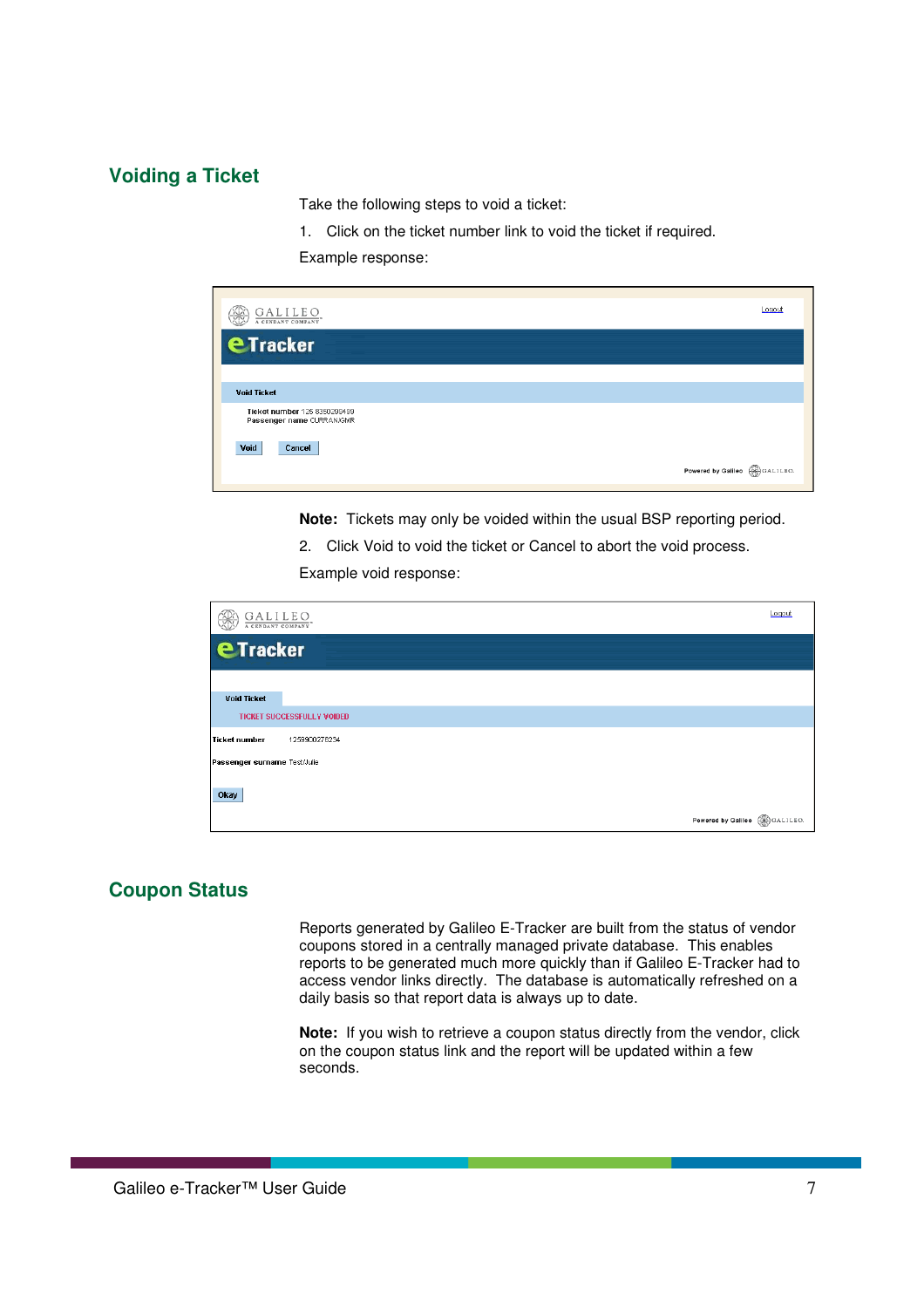### **Reporting**

Report Options, as seen below, allows for the report format and number of lines on your report.

| <b>ETracker</b>    |             |                       |
|--------------------|-------------|-----------------------|
|                    |             |                       |
|                    |             |                       |
| Search Resuts      | Search Tool | <b>Report Options</b> |
|                    |             |                       |
| Report file format |             |                       |
| $O$ XML            |             |                       |
| $\odot$ csv        |             |                       |
| Lines per page     |             |                       |
| 20                 |             |                       |
|                    |             |                       |
|                    |             |                       |
|                    |             |                       |
|                    |             |                       |

Search Tool allows for the selection of ticket data to develop the report

Loqout Change Password

| <b>eTracker</b>                   |                                                                                                                                                                                                                                                                                                                                                           |                                     |
|-----------------------------------|-----------------------------------------------------------------------------------------------------------------------------------------------------------------------------------------------------------------------------------------------------------------------------------------------------------------------------------------------------------|-------------------------------------|
| Search Results                    | <b>Search Tool</b><br>Report Options                                                                                                                                                                                                                                                                                                                      |                                     |
| Please enter search details below |                                                                                                                                                                                                                                                                                                                                                           |                                     |
| Coupon status                     | <b>Non-final ticket statuses</b><br>OPEN V ARPT<br>UNVL  <br><b>Contract</b><br><b>RFTC</b><br>LFTD<br>$\frac{1}{2}$<br>$\sim$<br><b>Final-ticket statuses</b><br>CKIN<br><b>SUSP</b><br>n<br><b>IREG</b><br>m<br>m<br><b>USED</b><br><b>EXCH</b><br><b>FLVW</b><br>m<br><b>TITLE</b><br>n a<br><b>RFND</b><br>CLSD<br>VOID<br>n<br>П<br><b>The State</b> | Pseudo City Codes                   |
| Airline code<br>Travel Date From  | 01/Jan/2007                                                                                                                                                                                                                                                                                                                                               | Agent Sign On<br>Account Code       |
| Travel Date To                    | 31/May/2009                                                                                                                                                                                                                                                                                                                                               | Date of ticket issue                |
| Ticket number                     |                                                                                                                                                                                                                                                                                                                                                           | Frequent flyer number               |
| Record locator                    |                                                                                                                                                                                                                                                                                                                                                           | Passenger last name / first<br>name |
| Origin airport code               |                                                                                                                                                                                                                                                                                                                                                           |                                     |
|                                   |                                                                                                                                                                                                                                                                                                                                                           |                                     |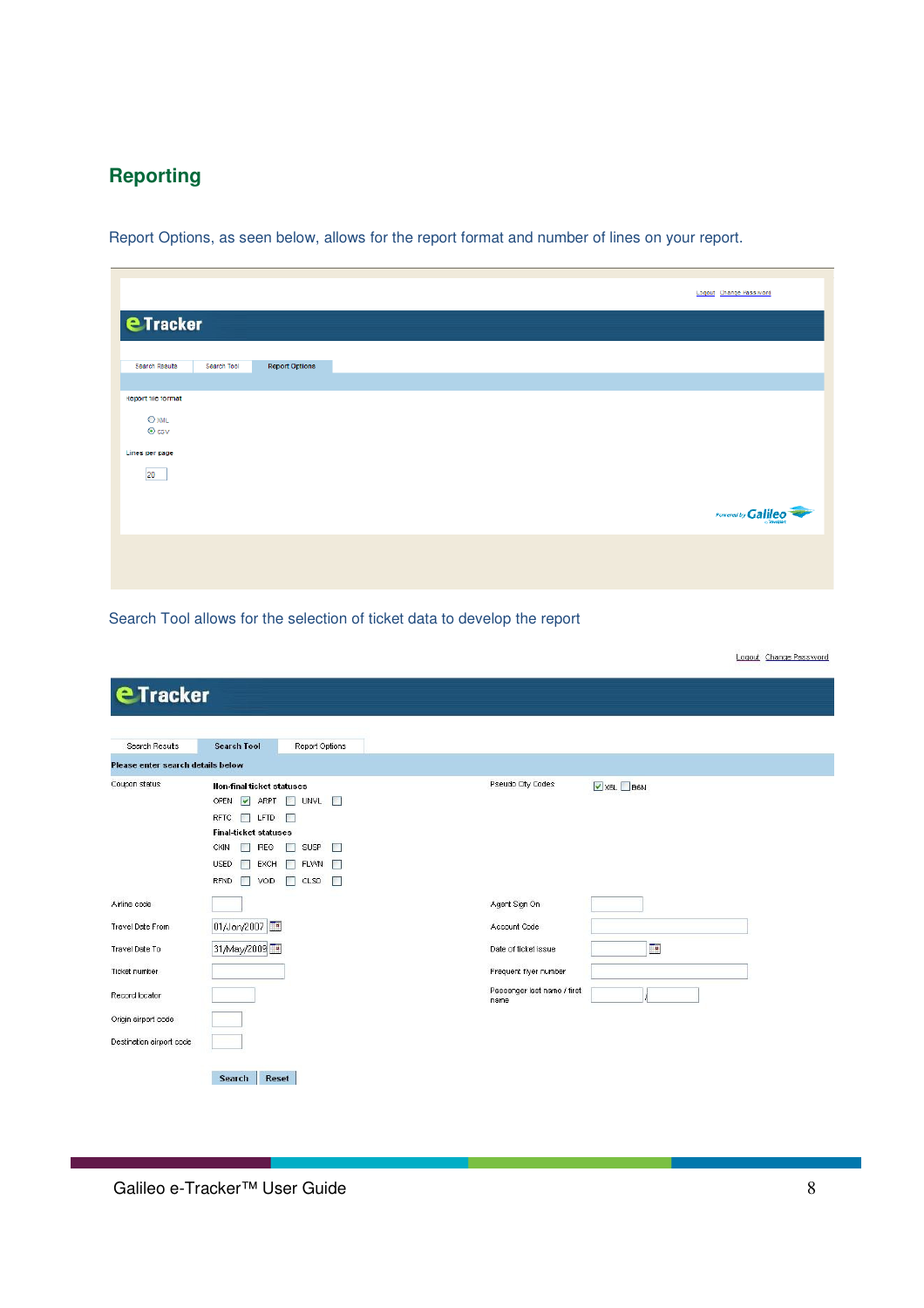The following screen, Search Tool, illustrates all of the available search criteria. Fill in as much information as possible to ensure your report covers your search. See chart below for definitions of each Coupon Status.

Once all of the applicable selections have been made, click on SEARCH. RESET can be used to erase the selections and start over.

| Search Results                    | <b>Search Tool</b><br>Report Options                                                                                                                                                                                                                                     |                                     |
|-----------------------------------|--------------------------------------------------------------------------------------------------------------------------------------------------------------------------------------------------------------------------------------------------------------------------|-------------------------------------|
| Please enter search details below |                                                                                                                                                                                                                                                                          |                                     |
| Coupon status                     | <b>Non-final ticket statuses</b>                                                                                                                                                                                                                                         | Pseudo City Codes<br>$XBL$ B6N      |
|                                   | OPEN V ARPT I UNVL                                                                                                                                                                                                                                                       |                                     |
|                                   | RFTC<br>$\Box$ LFTD<br><b>1967</b>                                                                                                                                                                                                                                       |                                     |
|                                   | <b>Final-ticket statuses</b>                                                                                                                                                                                                                                             |                                     |
|                                   | CKIN<br><b>IREG</b><br>SUSP<br><b>The Contract of the Contract of the Contract of the Contract of the Contract of the Contract of the Contract of the Contract of the Contract of the Contract of the Contract of the Contract of the Contract of the Contract </b><br>n |                                     |
|                                   | <b>USED</b><br><b>FLVVN</b><br><b>EXCH</b><br><b>COL</b>                                                                                                                                                                                                                 |                                     |
|                                   | $\Box$ CLSD<br><b>RFND</b><br>VOID<br>П<br>П                                                                                                                                                                                                                             |                                     |
| Airline code                      |                                                                                                                                                                                                                                                                          | Agent Sign On                       |
| Travel Date From                  | 01/Jan/2007                                                                                                                                                                                                                                                              | Account Code                        |
| Travel Date To                    | 31/May/2009                                                                                                                                                                                                                                                              | F<br>Date of ticket issue           |
| Ticket number                     |                                                                                                                                                                                                                                                                          | Frequent flyer number               |
| Record locator                    |                                                                                                                                                                                                                                                                          | Passenger last name / first<br>name |
| Origin airport code               |                                                                                                                                                                                                                                                                          |                                     |
| Destination airport code          |                                                                                                                                                                                                                                                                          |                                     |

Logout Change Password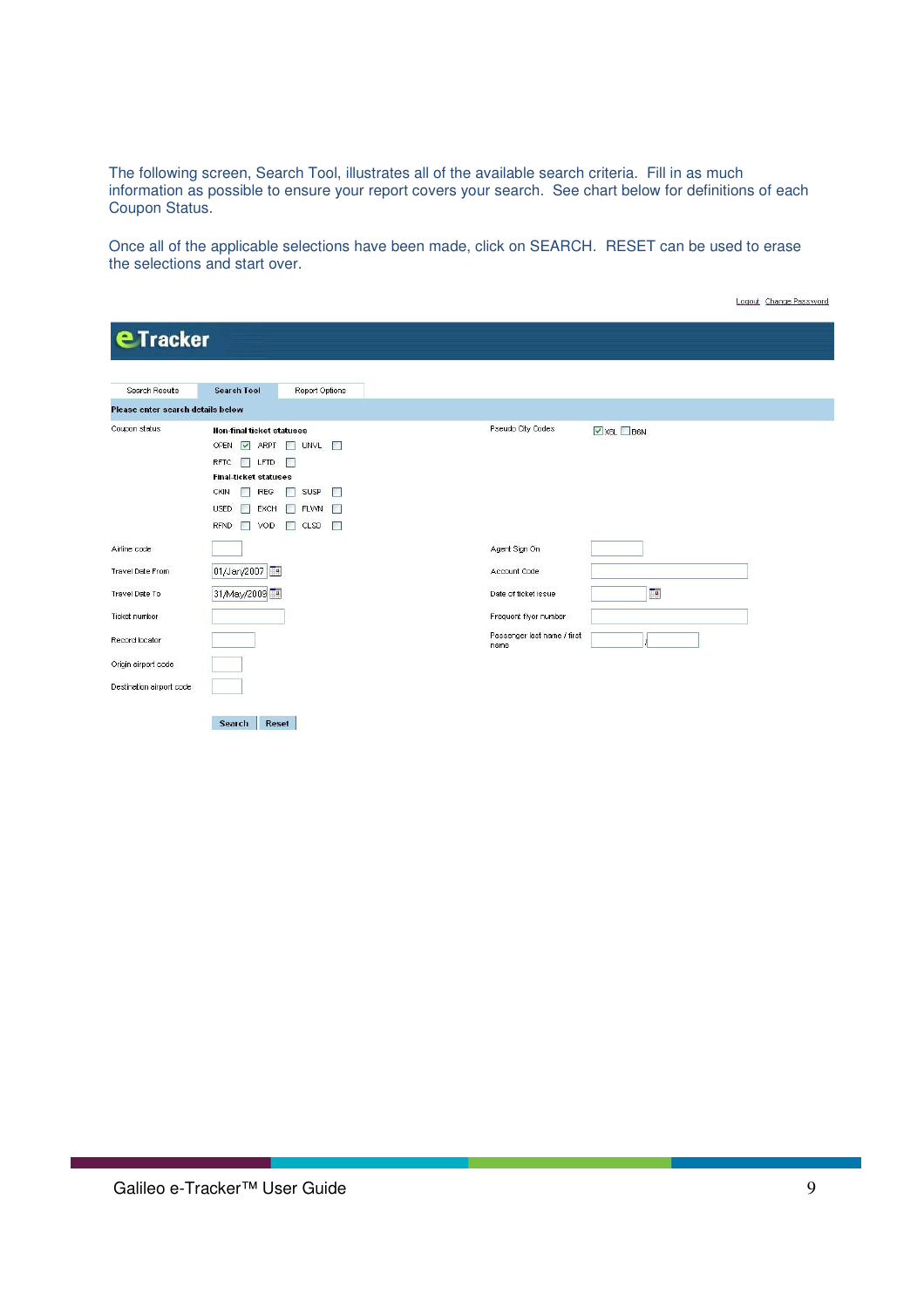The Search Results tab will reveal the results of the fields selected in a report format. The report can be printed, or saved by clicking on the appropriate icon on the right side of this page.

Each report will be populated with all of the data applicable to the ticket.

- Three new column headings
	- Fare basis
	- Ticket value
	- Tour Code

Any column headings un-populated will be left blank, as in the example below for the tour code.

If the Locator, Name or Ticket Number headers are selected, the order of the information will change.

- Locator record locators will appear in order
- Travelers names will appear in alphabetical order
- Ticket numbers will be in numeric order

#### **Search Result Example #1 -**

|                                |                                 |                            |                       |                  |               |             |                   |                    |                          |                        | <b>Logout</b> Change Password |            |               |
|--------------------------------|---------------------------------|----------------------------|-----------------------|------------------|---------------|-------------|-------------------|--------------------|--------------------------|------------------------|-------------------------------|------------|---------------|
|                                | <b>eTracker</b>                 |                            |                       |                  |               |             |                   |                    |                          |                        |                               |            |               |
|                                |                                 |                            |                       |                  |               |             |                   |                    |                          |                        |                               |            | $\oplus$<br>圓 |
| <b>Search Results</b>          |                                 | Search Tool                | <b>Report Options</b> |                  |               |             |                   |                    |                          |                        |                               |            | $1/2$ (b) (b) |
| Number of records: 18          |                                 |                            |                       |                  |               |             |                   |                    |                          |                        |                               |            |               |
| Locator                        | Name                            |                            | <b>Ticket Number</b>  | <b>Tour Code</b> | <b>Status</b> | Value       | <b>Fare Basis</b> | <b>Travel Date</b> | <b>Departure Airport</b> | <b>Arrival Airport</b> | Airline                       | PCC        | Issued        |
| <b>V76HQ6</b>                  | <b>FISH/HRGTE STONEMR</b>       |                            | 1259900908014         |                  | <b>OPEN</b>   | GBP377.10   | NLXRCGB9000       | 20-JAN-10          | LHR                      | ORD                    | BA                            | X6L        | 30-OCT-09     |
| <b>V701 Q6</b>                 | <b>FISHAIRGTE STTWOMRS</b>      |                            | 1250000000015         |                  | <b>OPEN</b>   | GBP377.10   | NLXRCGD0000       | 20-JAN-10          | LIIR                     | ORD                    | <b>DA</b>                     | <b>XGL</b> | 30-OCT-00     |
| V78EGK                         | <b>DELTA/TEST</b>               |                            | 0069900908246         |                  | <b>OPEN</b>   | GBP596.70   | F0000             | 05-FEB-10          | <b>JFK</b>               | MCO                    | <b>DL</b>                     | X6L        | 30-OCT-09     |
| V78EKW                         | <b>CODE SHARE/ONE</b>           |                            | 2209900908247         |                  | <b>OPEN</b>   | GBP4681.40  | <b>Y77RT030</b>   | 02-FEB-10          | SIN                      | <b>MUC</b>             | LH.                           | X6L        | 30-OCT-09     |
|                                |                                 |                            |                       |                  | OPEN          | GBP4681.40  | Y77RT             | 04-FEB-10          | <b>MUC</b>               | GVA                    | LH                            | XGL        | 30-OCT-09     |
|                                |                                 |                            |                       |                  | <b>OPEN</b>   | GBP4681.40  | Y                 | 06-FEB-10          | <b>GVA</b>               | <b>MJC</b>             | LH                            | X6L        | 30-OCT-09     |
|                                |                                 |                            |                       |                  | <b>OPEN</b>   | GBP4681.40  |                   | 08-FEB-10          | <b>MUC</b>               | <b>HKG</b>             | LH                            | X6L        | 30-OCT-09     |
| <b>V78JR0</b>                  | <b>MONDAY/DISCOUNTAMT</b>       |                            | 1259900908300         |                  | <b>OPEN</b>   | GBP1068.60  | Y2FLBA000         | 31-JAN-10          | FCO                      | LHR                    | BA                            | X6L        | 30-OCT-09     |
| <b>V78K52</b>                  |                                 | <b>THURSDAY/COMMNINEIT</b> | 1259900908302         |                  | OPEN          | GBP 1091.60 | Y2FLBA000         | 31-JAN-10          | <b>FCO</b>               | LHR                    | <b>BA</b>                     | X6L.       | 30-OCT-09     |
| <b>V6M8MM</b>                  | <b>CANCEL/REFUNDONE</b>         |                            | 0010057766538         |                  | OPEN          | GBP588.10   | Y26000            | 25-JAN-10          | <b>ATL</b>               | <b>DFW</b>             | AA                            | X6L        | 30-OCT-09     |
| $\bullet$ = conjunction ticket |                                 |                            |                       |                  |               |             |                   |                    |                          |                        |                               |            |               |
|                                | Powered by Galileo <sup>-</sup> |                            |                       |                  |               |             |                   |                    |                          |                        |                               |            |               |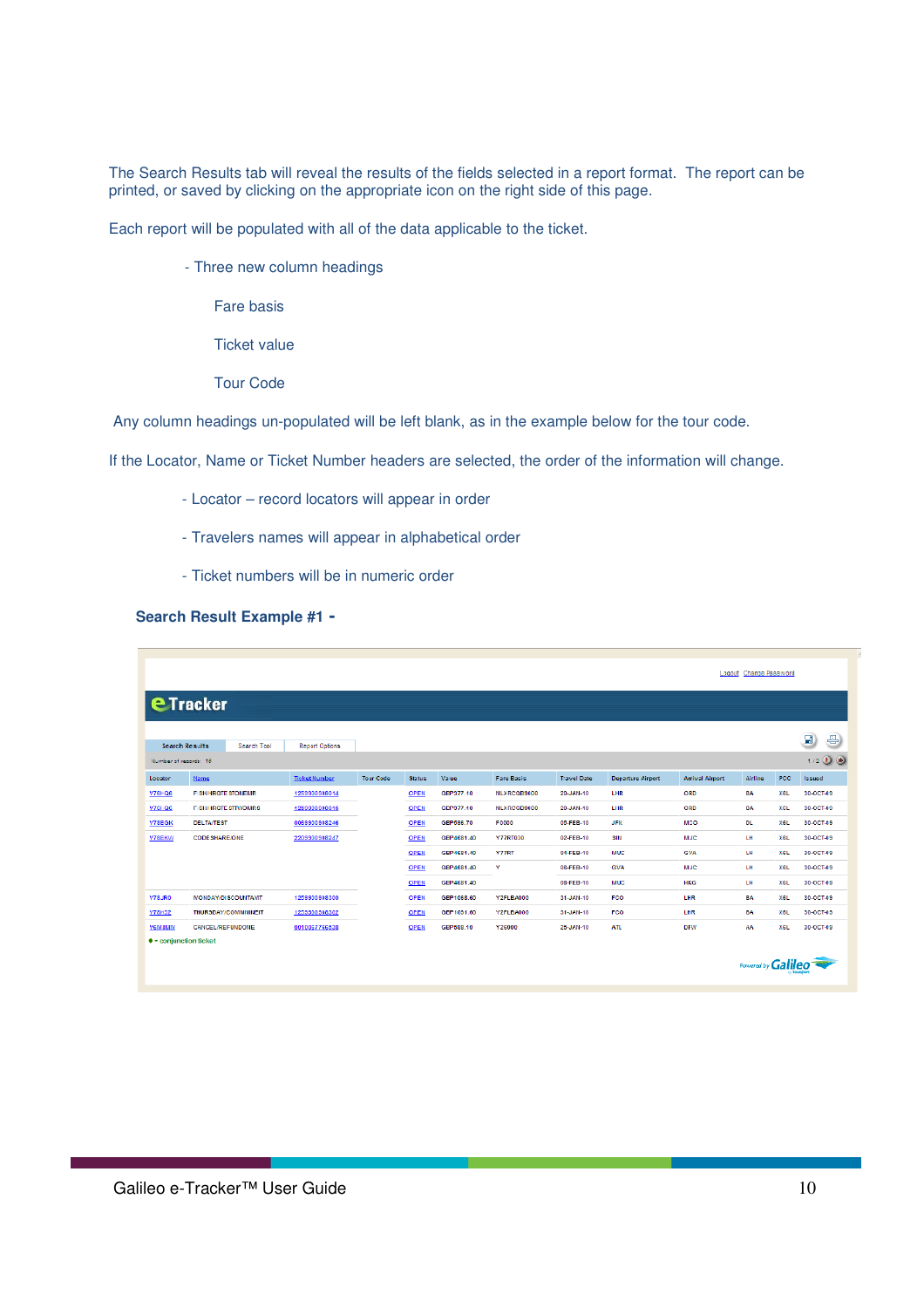#### **Search Result Example #2** –

This search resulted in a conjunction ticket and multiple page report example.

- The conjunction ticket is indicated by the green dot to the right of the ticket, number.

- The number of pages is shown on the top right side o the report, with anows to use to page through the report.

- Total number of items appears on, the top left hand side of the report.

|               |                                      |                       |                  |               |            |                    |                    |                          |                        | Logout Change Password |                  |                    |
|---------------|--------------------------------------|-----------------------|------------------|---------------|------------|--------------------|--------------------|--------------------------|------------------------|------------------------|------------------|--------------------|
|               | <b>eTracker</b>                      |                       |                  |               |            |                    |                    |                          |                        |                        |                  |                    |
|               | <b>Search Results</b><br>Search Tool | <b>Report Options</b> |                  |               |            |                    |                    |                          |                        |                        |                  | $\oplus$<br>딥      |
|               | Number of records: 228               |                       |                  |               |            |                    |                    |                          |                        |                        |                  | $\mathbf{0}$<br>11 |
| Locator       | <b>Name</b>                          | <b>Ticket Number</b>  | <b>Tour Code</b> | <b>Status</b> | Value      | <b>Fare Basis</b>  | <b>Travel Date</b> | <b>Departure Airport</b> | <b>Arrival Airport</b> | Airline                | PCC              | Issued             |
| <b>V6PRL8</b> | <b>FISH/FISHMRS</b>                  | 2359900400703         |                  | QPE           | GBP407.57  | <b>YBM</b> 000     | 10-MAR-10          | LHR                      | <b>AMS</b>             | <b>ED</b>              | X6L              | 30-OCT-09          |
|               |                                      |                       |                  | <b>OPEN</b>   | GBP407.57  | <b>YBM</b>         | 20-MAR-10          | <b>AMS</b>               | LHR                    | <b>ED</b>              | X6L              | 30-OCT-09          |
| <b>VGR7W0</b> | <b>FISHVIIRGONEMR</b>                | 1250000000003         |                  | OPEN          | GBP124.70  | <b>OEUNCBA000</b>  | 20-MAR-10          | LIIR                     | <b>BCN</b>             | <b>DA</b>              | XGL              | 30-OCT-09          |
| <b>V6R7W0</b> | <b>FISH/HRGTWOMR</b>                 | 1259900908004         |                  | OPEN          | GBP124.70  | OEUNCBA000         | 20-MAR-10          | LHR                      | <b>BCN</b>             | EA                     | X <sub>6</sub> L | 30-OCT-09          |
| <b>V6R7W0</b> | <b>FISH/HRGTHREEMRS</b>              | 1259900908005         |                  | OPEN          | GBP124.70  | OEUNCBA000         | 20-MAR-10          | LHR                      | <b>BCN</b>             | EA                     | X <sub>6</sub> L | 30-OCT-09          |
| V76HQ6        | <b>FISH/HRGTE STONEMR</b>            | 1259900908014         |                  | OPEN          | GRP377 10  |                    | 10-FEB-10          | <b>JIEK</b>              | <b>THR</b>             | <b>FA</b>              | XRI              | 30-OCT-09          |
| <b>V76FQ6</b> | <b>FISH/HRGTESTIV/OMRS</b>           | 1259900908015         |                  | OPEN          | GBP377.10  |                    | 10-FEB-10          | <b>JFK</b>               | LHR                    | <b>EA</b>              | X6L              | 30-OCT-09          |
| <b>V7877G</b> | <b>FORTYTHREE/CONJONEFARECONST</b>   | 1259900908215         |                  | OPEY          | GBP1600.00 | CBP20000000000000  | 20-FEB-10          | <b>FCO</b>               | LHR                    | EA                     | X6L              | 30-OCT-09          |
|               |                                      |                       |                  | OPEN          | GBP1600.00 |                    | 02-MAR-10          | LHR                      | <b>FCO</b>             | EA                     | X6L              | 30-OCT-09          |
|               |                                      |                       |                  | OPEN          | GBP1600.00 |                    | 07 MAR 10          | FCO                      | LHR                    | EA                     | X6L              | 30 OCT 09          |
|               |                                      |                       |                  | OPEN          | GBP1600.00 |                    | 12-MAR-10          | LHR                      | FCO                    | EA                     | X6L              | 30-OCT-09          |
| <b>V7877G</b> | <b>FORTYTHREE/CONJONEFARECOVST</b>   | 1259900<br>82160      |                  | OPEN          | GBP1600.00 | CBP20000000000000  | 17-MAR-10          | <b>FCO</b>               | LHR                    | EA                     | X6L              | 30-OCT-09          |
| <b>V7877G</b> | <b>FORTYTHREE/CONJTWOFARECONST</b>   | 12599<br>08217        |                  | OPEN          | GBP1600.00 | CBP20000000000000  | 20-FEB-10          | <b>FCO</b>               | LHR                    | EA                     | X6L              | 30-OCT-09          |
|               |                                      |                       |                  | OPEN          | GBP1600.00 |                    | 02-MAR-10          | LHR                      | FCO                    | EA                     | X6L              | 30-OCT-09          |
|               |                                      |                       |                  | OPEN          | GBP1600.00 |                    | 07-MAR-10          | FCO                      | LHR                    | EA                     | XGL              | 30-OCT-09          |
|               |                                      |                       |                  | OPEN          | GBP1600.00 |                    | 12-MAR-10          | LHR                      | FCO                    | EA                     | X6L              | 30-OCT-09          |
| V7877G        | FORTYTHREE/CONJTWOFARECONST          | 1259900908213●        |                  | OPEN          | GBP1600.00 | CBP200000000000000 | 17-MAR-10          | FCO                      | LHR                    | EA                     | XGL              | 30-OCT-09          |
| V/S/7G        | FORTYFOUR/CONJEQUREARECONST          | 1259900908221         |                  | OPEN          | GBP1600.00 | CBP200000000000000 | 20-FEB-10          | <b>FCO</b>               | LHK                    | <b>EA</b>              | X6L              | 30-OCT-09          |
|               |                                      |                       |                  | OPEN          | GBP1600.00 |                    | 02-MAR-10          | LHR                      | FCO                    | EA                     | X <sub>6L</sub>  | 30-OCT-09          |
|               |                                      |                       |                  | <b>OPEN</b>   | GBP1600.00 |                    | 07-MAR-10          | FCO                      | LHR                    | <b>EA</b>              | X <sub>6L</sub>  | 30-OCT-09          |
|               | $\bullet$ = conjunction ticket       |                       |                  |               |            |                    |                    |                          |                        |                        |                  |                    |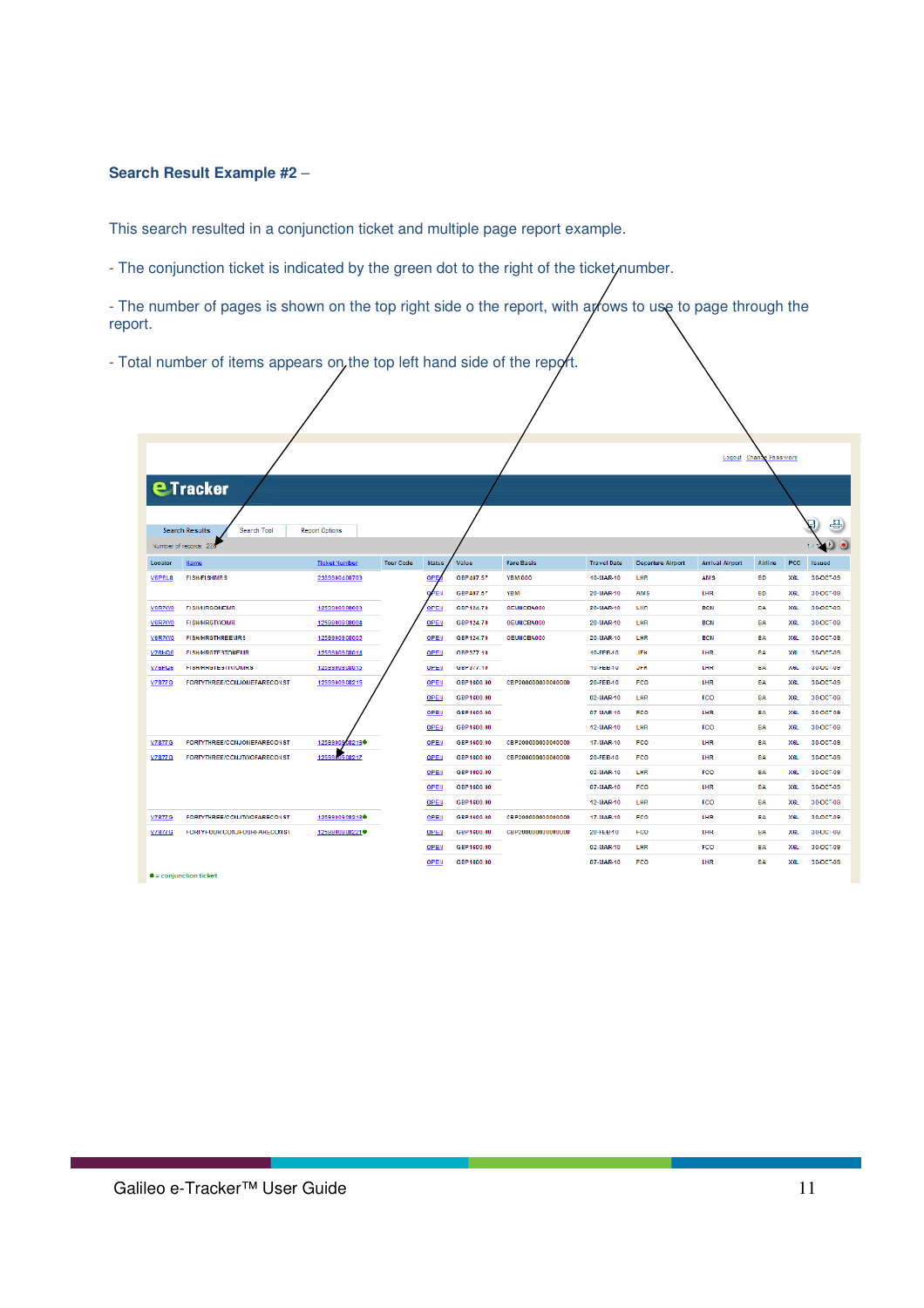### **Alert -**

An agent alert will appear to the right of the Search and Reset buttons at the bottom of the screen whenever the selected data cannot produce a results.

|                                                                    |                                                                                                                                                                                                                                                                                                            |                                     | Loqout Change Password             |
|--------------------------------------------------------------------|------------------------------------------------------------------------------------------------------------------------------------------------------------------------------------------------------------------------------------------------------------------------------------------------------------|-------------------------------------|------------------------------------|
| <b>eTracker</b>                                                    |                                                                                                                                                                                                                                                                                                            |                                     |                                    |
| Search Results                                                     | <b>Search Tool</b><br>Report Options                                                                                                                                                                                                                                                                       |                                     |                                    |
| Please enter search details below                                  |                                                                                                                                                                                                                                                                                                            |                                     |                                    |
| Coupon status                                                      | <b>Non-final ticket statuses</b><br>$\sqrt{ }$ ARPT<br>ONVL.<br>OPEN<br>П<br>П<br><b>RFTC</b><br>$\Box$ LFTD<br>Final-ticket statuses<br>SUSP<br><b>CKIN</b><br>$\Box$<br>IREG/<br>П<br>□<br><b>USED</b><br>$\Box$ EXCH<br><b>FLVVN</b><br><b>The Second Street</b><br>П<br>RFND<br>VOID<br>П<br>CLSD<br>П | Pseudo City Codes                   | $\triangleright$ X6L $\square$ B6N |
| Airline code                                                       |                                                                                                                                                                                                                                                                                                            | Agent Sign On                       |                                    |
| Travel Date From                                                   | 0an/2009   <mark>⊞</mark><br> 01                                                                                                                                                                                                                                                                           | Account Code                        |                                    |
| Travel Date To                                                     | ⁄31/May/2009 <b>⊞</b>                                                                                                                                                                                                                                                                                      | Date of ticket issue                | T.                                 |
| Ticket number                                                      |                                                                                                                                                                                                                                                                                                            | Frequent flyer number               |                                    |
| Record locator                                                     |                                                                                                                                                                                                                                                                                                            | Passenger last name / first<br>name |                                    |
| Origin airport code                                                |                                                                                                                                                                                                                                                                                                            |                                     |                                    |
| Destination arrport code                                           |                                                                                                                                                                                                                                                                                                            |                                     |                                    |
| There were no ticketing records<br>which match the search criteria | Reset<br>Search                                                                                                                                                                                                                                                                                            |                                     |                                    |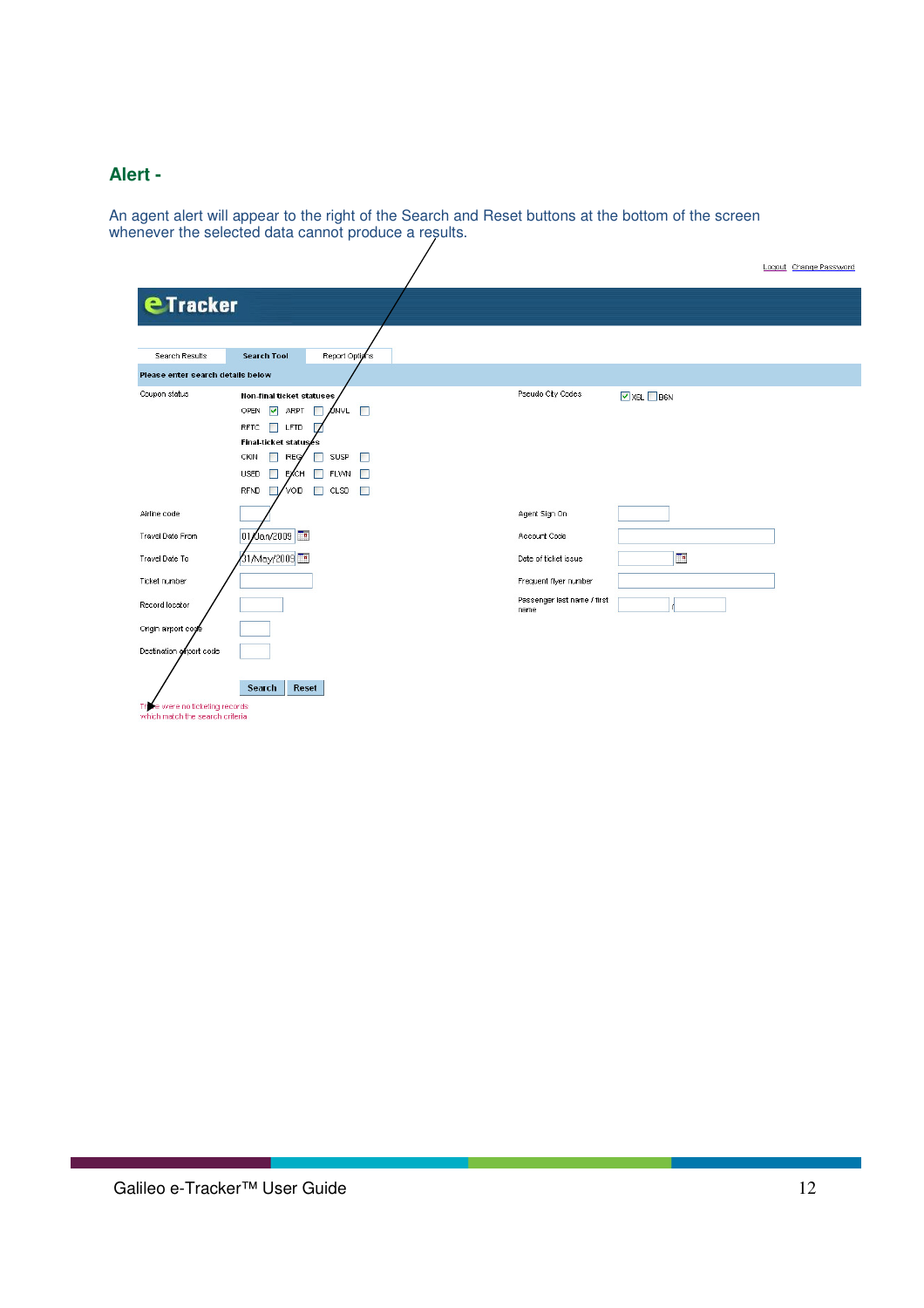# **Changing the Password –**

This screen can be obtained by selecting the Change Password link at the top of any of the screens.

|                                   |                                                                                                                                                                                                                                                                                                                                                       | Logout                                         | Change Password |
|-----------------------------------|-------------------------------------------------------------------------------------------------------------------------------------------------------------------------------------------------------------------------------------------------------------------------------------------------------------------------------------------------------|------------------------------------------------|-----------------|
| <b>eTracker</b>                   |                                                                                                                                                                                                                                                                                                                                                       |                                                |                 |
| Search Results                    | <b>Search Tool</b><br>Report Options                                                                                                                                                                                                                                                                                                                  |                                                |                 |
| Please enter search details below |                                                                                                                                                                                                                                                                                                                                                       |                                                |                 |
| Coupon status                     | <b>Non-final ticket statuses</b><br>OPEN V ARPT UNVL<br><b>RFTC</b><br><b>LFTD</b><br><b>B</b><br><b>Final-ticket statuses</b><br>CKIN<br>m<br><b>IREG</b><br><b>SUSP</b><br>$\mathcal{C}^{\infty}$<br>T<br><b>USED</b><br><b>FLVW</b><br><b>The State</b><br>EXCH<br>m<br><b>RFND</b><br><b>CLSD</b><br>$\Box$<br>$\Box$<br>VOID<br><b>The State</b> | Pseudo City Codes<br>$\nabla$ X6L $\nabla$ B6N |                 |
| Airline code                      |                                                                                                                                                                                                                                                                                                                                                       | Agent Sign On                                  |                 |
| <b>Travel Date From</b>           | 01/Jan/2007                                                                                                                                                                                                                                                                                                                                           | Account Code                                   |                 |
| Travel Date To                    | 31/May/2009                                                                                                                                                                                                                                                                                                                                           | Œ<br>Date of ticket issue                      |                 |
| Ticket number                     |                                                                                                                                                                                                                                                                                                                                                       | Frequent flyer number                          |                 |
| Record locator                    |                                                                                                                                                                                                                                                                                                                                                       | Passenger last name / first<br>name            |                 |
| Origin airport code               |                                                                                                                                                                                                                                                                                                                                                       |                                                |                 |
| Destination airport code          |                                                                                                                                                                                                                                                                                                                                                       |                                                |                 |
|                                   | Reset<br>Search                                                                                                                                                                                                                                                                                                                                       |                                                |                 |